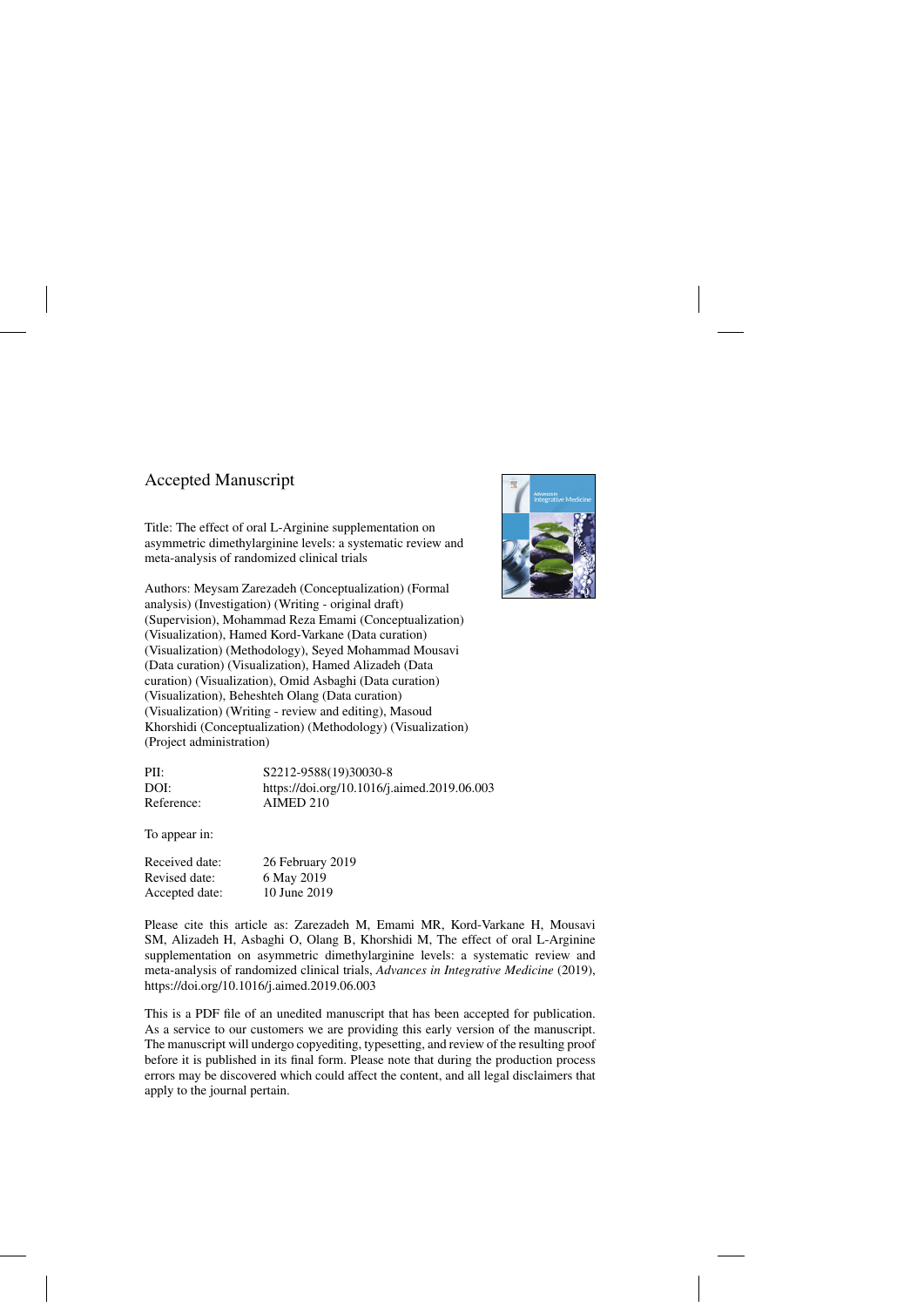## **The effect of oral L-Arginine supplementation on asymmetric dimethylarginine**

**levels: a systematic review and meta-analysis of randomized clinical trials**

### **Authors**

Meysam Zarezadeh<sup>1</sup>, Mohammad Reza Emami<sup>2</sup>, Hamed Kord-Varkane<sup>3</sup>, Seyed Mohammad

Mousavi<sup>4</sup>, Hamed Alizadeh<sup>5</sup>, Omid Asbaghi<sup>6</sup>, Beheshteh Olang<sup>7</sup>, Masoud Khorshidi<sup>8\*</sup>

<sup>1</sup> Department of Cellular and Molecular Nutrition, School of Nutritional Sciences and Dietetics, Tehran University of Medical Sciences, Tehran, Iran.

<sup>2</sup> Department of Nutrition, Faculty of Nutritional Sciences and Food Technology, Kermanshah University of Medical Sciences, Kermanshah, Iran.

<sup>3</sup> Student Research Committee, Department of Clinical Nutrition and Dietetics, Faculty of Nutrition and Food Technology, Shahid Beheshti University of Medical Sciences, Tehran, Iran.

<sup>4</sup> Department of Community Nutrition, School of Nutritional Sciences and Dietetics, Tehran University of Medical Sciences, Tehran, Iran.

<sup>5</sup> Department of Occupational Health Engineering, Faculty of Health, Iran University of Medical Sciences, Tehran, Iran.

<sup>6</sup> Nutritional Health and Research Center, Lorestan University of Medical Sciences, Khorramabad, Iran.

<sup>7</sup> Pediatric Gastroenterology, Hepatology and Nutrition Research Center, Research Institute for Children Health, Mofid Children's Medical Center, Shahid Beheshti University of Medical Sciences, Tehran, Iran. Authors<br>
Meysam 'Zarezadeh<sup>1</sup>, Mohammad Reza Emami<sup>2</sup>, Hamed Kord-Varkane<sup>3</sup>, Seyed Mohammad<br>
Mousavi<sup>4</sup>, Hamed Alizadeh<sup>5</sup>, Omid Ashaghi<sup>9</sup>, Beheshteh Olang<sup>2</sup>, Masoud Khorshidi<sup>8</sup><br>
<sup>1</sup> Department of Cellular and Molecula

<sup>8</sup> Student Research Committee, Iran University of Medical Sciences, Tehran, Iran.

\* ; Corresponding author

### \***Corresponding Author: Masoud Khorshidi**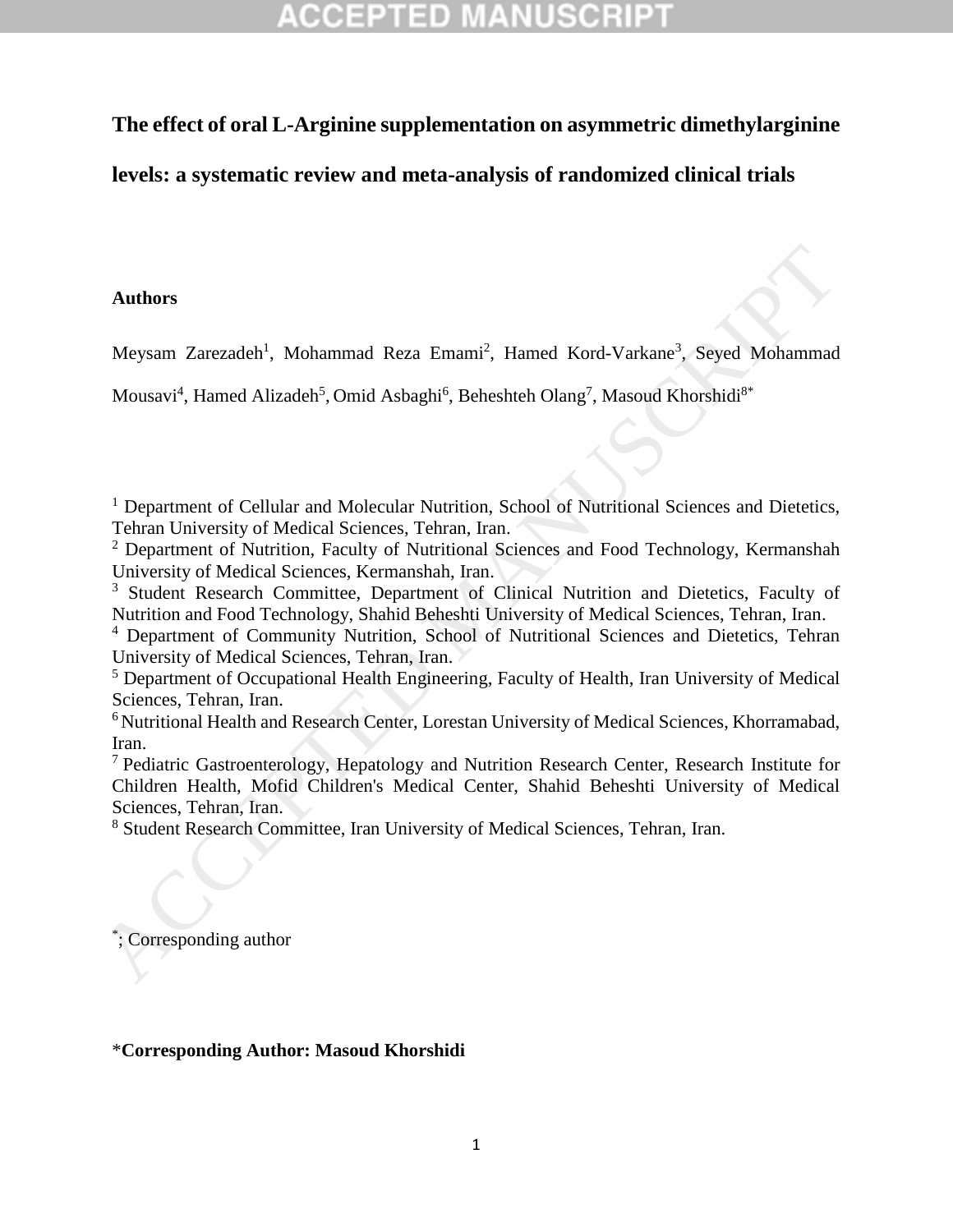Department of Nutrition, School of Public Health, Iran University of Medical Sciences, Tehran, Iran.

**Fax:** +98-21-889 559 79 **Telephone:** +98-21-88955979 **Email address:** khorshidi.2065@gmail.com **Postal address:** Iran University of Medical Sciences, Shahid Hemmat Highway, Tehran, Iran.

#### **Abstract**

*Aims:* Cardiovascular disease (CVD) is the main cause of mortality around the world. Asymmetric dimethylarginine (ADMA), as an inhibitor of nitric oxide synthase and cardiovascular risk factor, potentially can be increased by l-arginine intake. The aim of the present meta-analysis is to determine the effect of oral l-arginine supplementation on ADMA.

*Methods:* PubMed, Scopus, Cochrane Library and Web of Science databases were searched for the relevant randomized clinical trials up to Oct 2018. WMD and 95% CI was reported for the ADMA changes. Random-effect model was conducted for heterogeneous data. Sensitivity and subgroup analysis was performed in order to find the source of heterogeneity. Egger's and Begg's test and funnel plots was performed to identify existing publication bias. Jadad scale was used for rating included trials. Fundi address: khoshidi.2065@gmail.com<br>
Fundi address: han University of Medical Sciences, Shahid Hemmat Highway,<br>
Tehran, Iran.<br>
Tehran, Iran.<br>
Abstract<br>
Alms: Cardiovascular disease (CVD) is the main cause of mortality

*Results:* A total of 519 articles after removing 111 duplicates were obtained from searching databases and 6 eligible trials were included to study. There was no significant effect of l-arginine supplementation on ADMA levels using random-effect analysis (WMD =  $-0.04$  mg/dl; 95% CI:  $0.39 - 0.31$ ; P = 0.83,  $I^2 = 99.0\%$ ; P = <0.001) as well as using the subgroup analysis by mean age, intervention dosage and duration. The effect of sensitivity analysis was not significant.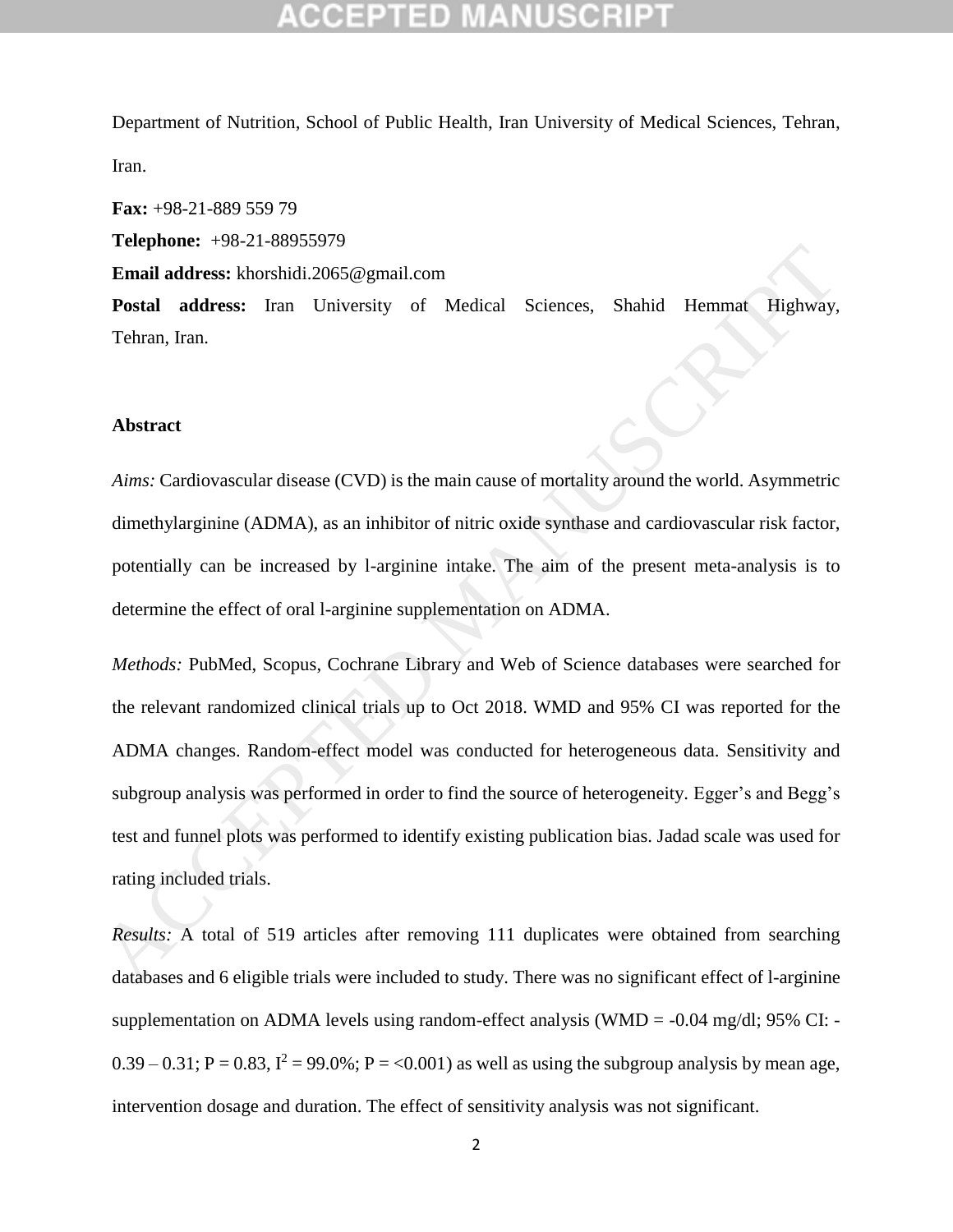*Conclusion:* This meta-analysis of randomized clinical trials showed no significant effect of larginine supplementation on ADMA levels.

Keywords: L-Arginine; Asymmetric dimethylarginine; Cardiovascular disease; Atherosclerosis; Hypertension; Meta-analysis.

### **Introduction**

Cardiovascular disease (CVD) is the main cause of mortality around the world. The global burden of CVD was 26.9% of all deaths in 2010 [1]. Hypertension (HTN) is a potent risk factor for CVD. The global prevalence of HTN varies from 3.4% in rural Indian men to 72.5% in polish women [2]. More than 90% of hypertensive cases are idiopathic[3], however, life style and dietary approaches have considerable impact on HTN risk [4, 5].

Asymmetric dimethylarginine (ADMA), as a risk factor for vascular dysfunction, inhibits eNOS (endothelial nitric oxide synthase) [6] and exacerbate the condition in patients are at risk of HTN. Methylated proteins, naturally produce ADMA after hydrolyzing which is degraded by dimethylarginine dimethylaminohydrolase (DDAH) and excrete to urine [7], however, in patients with CVD and diabetes due to elevated levels of oxidative stress, inflammation and oxidized low density lipoproteins (LDL), DDAH activity is reduced and as a result ADMA concentration increases in serum [8]. Keywords: 1.-Arginine; Asymmetric dimethylarginine; Cardiovascular disease; Atherosclerosis;<br>
Hypertension; Meta-analysis.<br>
<br> **Introduction**<br>
<br> **Cardiovascular disease (CVD) is the main cause of mortality around the world** 

It has been shown that oral L-Arginine supplementation had significant impact on increasing NO (nitric oxide) production, vasodilation and blood flow [9, 10], however, potentially it can elevate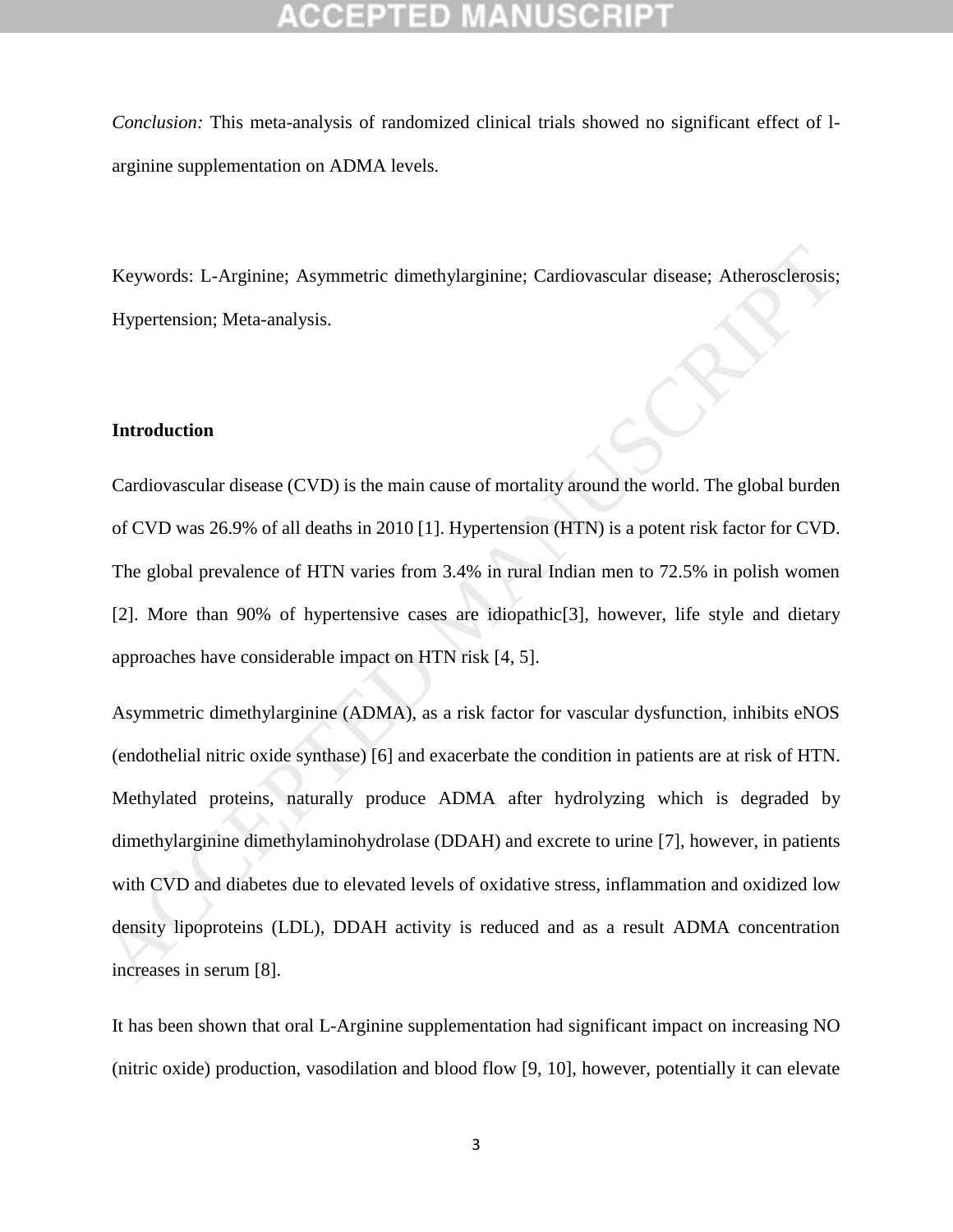ADMA levels [11]. Published results by Jablecka and et al. study showed that supplementation with l-arginine increased ADMA levels in patients suffering mild hypertension [12]. Moreover, in Schneider and et al. study ADMA was increased in patients with peripheral arterial occlusive disease following l-arginine supplementation [13]. Nevertheless, some studies conclude that oral supplementation of l-arginine decrease ADMA levels [14-16] and some studies showed no effect of that (Bode-Boger, Schneider's CAD study) [13, 17].

According to the existing controversy among studies, we decided to conduct present meta-analysis to clarify the pure effect L-Arginine on ADMA levels. The aim of present study is to determine magnitude and direction of L-Arginine supplementation effect on ADMA levels.

### **Methods and materials**

#### *Searching*

Following databases were searched for studies which reported L-Arginine supplementation effect on plasma or serum ADMA concentration: PubMed, Scopus, Cochrane Central Register of Controlled Trials and Web of Science. Relevant studies in English which was published up to Oct 2018 were included. Terms and keywords "L-Aarginine", "arginine", "L-Arg" and "Arg" were used in combination with "asymmetric dimethylarginine" and "ADMA" to search databases. Afterwards, the search was limited to randomized clinical trials by the following keywords: "randomly", "random", "randomized", "trial", "groups" and "placebo". In addition, the reference list of some related review articles was searched. disease following l-arginine supplementation [13]. Nevertheless, some studies conclude that oral<br>supplementation of l-arginine decrease ADMA levels [14-16] and some studies showed no effect<br>of that (Bode-Boger, Schneider's

#### *Study selection*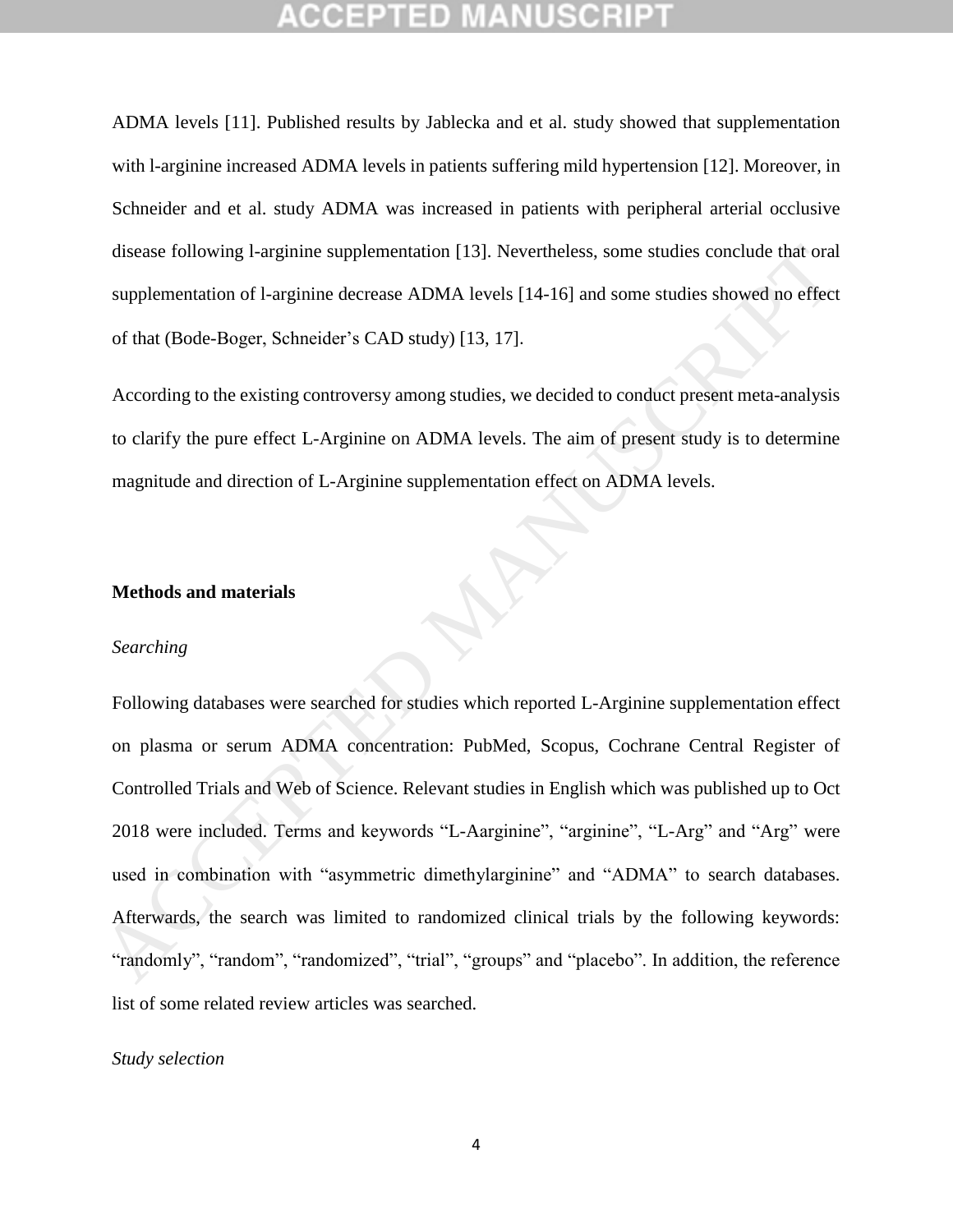Studies were eligible if they: 1) Were conducted at least as a single blind randomized clinical trial; 2) Used oral L-Arginine as intervention; 3) Reported ADMA levels in L-Arginine supplementation and placebo groups at least after intervention in form of mean and standard deviation (SD). Studies were excluded if they: 1) Administered L-Arginine by infusion; 2) Had not a placebo group; 3) Did not reported the SD; 4) Used l-arginine along with other interventions.

#### *Data abstraction*

Two reviewers (MZ and MKh) independently evaluated the articles and extracted data from the eligible studies and disagreements were discussed and resolved with third author (HKV). The following items abstracted from selected studies: first author of the study, publication year, study region, publisher journal, study population, gender of participants, number of enrolled participants, mean age, intervention dosage and duration, mean and SD of ADMA in supplement and placebo group after intervention. were excluded if they: 1) Administered L-Arginine by infusion; 2) Had not a placebo group; 3)<br>Did not reported the SD; 4) Used l-arginine along with other interventions.<br>
Data abstraction<br>
Two reviewers (MZ and MKh) indep

### *Quality evaluation of the studies*

Methodological quality of studies was assessed by Jadad scale [18]. Studies with score of  $> 3$  are defined as a high quality study. The scores were given according to following criteria reporting: withdrawals and dropouts, randomization and blinding procedure.

### *Statistical analysis*

Fixed and random-effect model were used to calculate weight mean difference (WMD) and 95% confidence interval for including studies .The heterogeneity across studies was assessed by using Cochrane's Q test and  $I^2$  testes [19]. Subgroup analysis was performed to identify the source of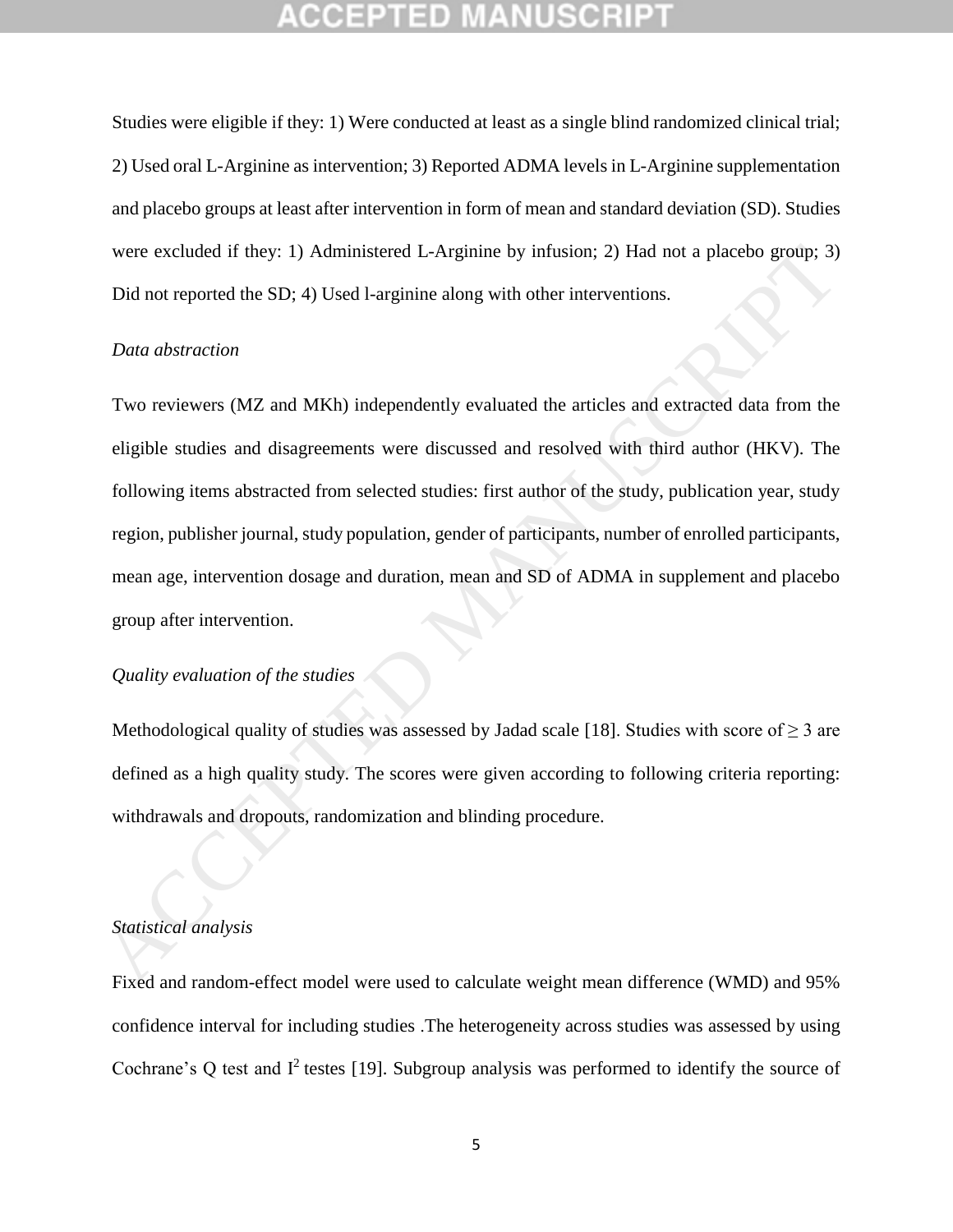heterogeneity by age (two <65y and  $\geq$ 65y groups), intervention dosage (>10g and  $\leq$ 10g) and duration (>10w and  $\leq$ 10w). Data were recorded in form of mean  $\pm$  SD and standard errors and CIs was converted to SD wherever needed. Begg's test, Egger's test and funnel plots was used to evaluate the publication bias [20]. The sensitivity analysis was performed to assess influence of a single study in meta-analysis estimation and to identify the source of heterogeneity. Stata 14 (Stata Corporation, College Station, TX) was employed to perform all the statistical analysis. P-value < 0.05 was considered as significance level. evaluate the publication bias [20]. The sensitivity analysis was performed to assess influence of a<br>single study in meta-analysis estimation and to identify the source of heterogeneity. Stata 14 (Stata<br>Corporation, College

### **Results**

#### *Literature search*

Electronic searching in databases resulted total of 519 articles after removing 111 duplicated citations. Finally, 6 trials were identified eligible and fully met the inclusion criteria [13-17]. The details of the study selection procedure are shown in **Figure 1**.

### *Study characteristics*

Included studies were performed during 2001 to 2015. A total number 214 participants were enrolled which varied from 18 to 60 in studies. All included studies had parallel design. The mean age in studies was between 60 and 73. Moreover, the duration of intervention differed from 2 to 26 weeks and dosage of L-Arginine administration varied from 6.4 to 24 gr. Characteristics of the studies are shown in **Table 1.**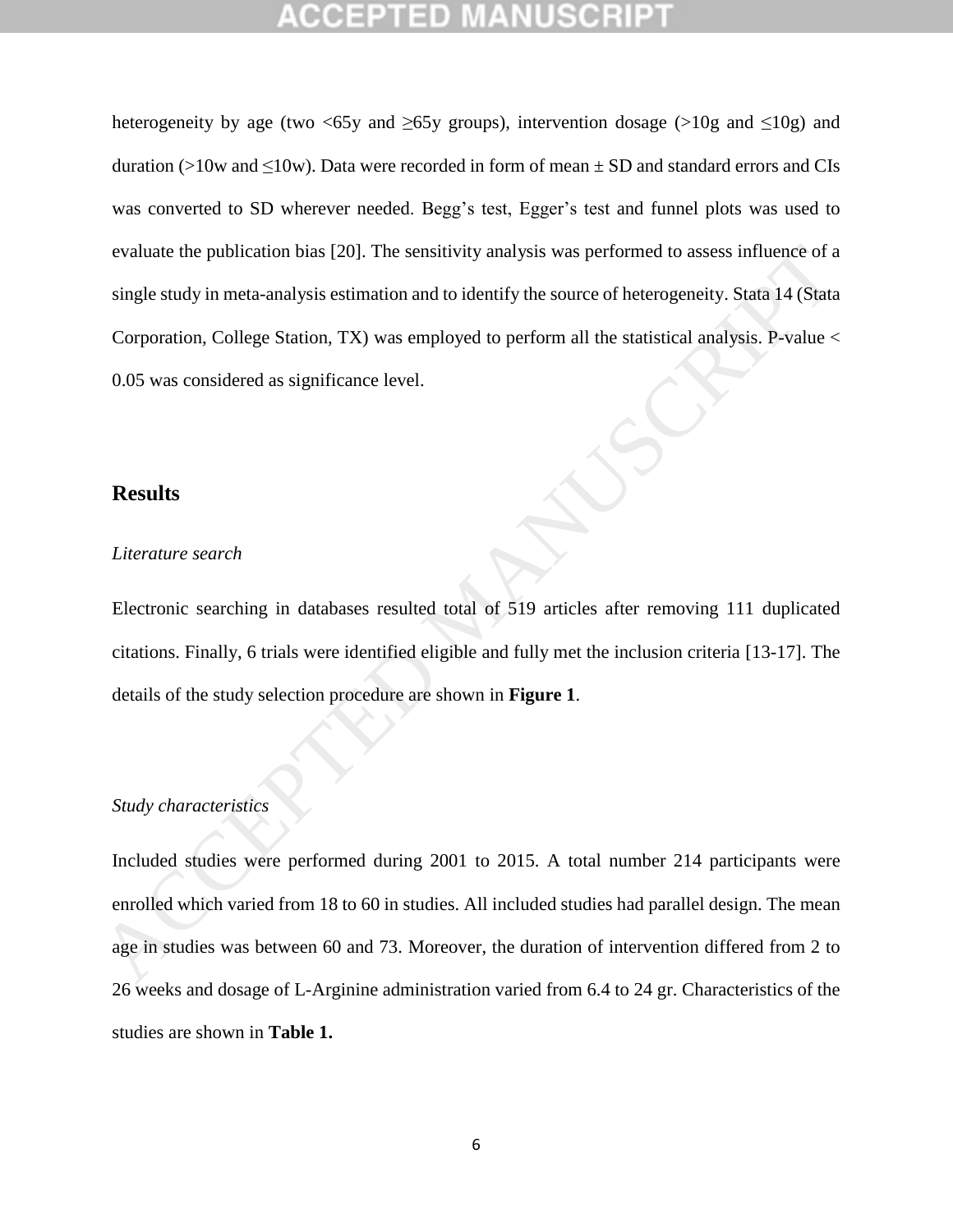#### *Effect of l-arginine on ADMA*

The results of fixed-effect analysis showed that oral L-Arginine supplementation significantly increased ADMA levels (WMD =  $0.27 \text{ mg/dl}$ ; 95% CI:  $0.24 - 0.3$ ; P =  $0.000$ ), however, after using random-effect model due to the high between-study heterogeneity ( $I^2 = 99\%$ ,  $P = 0.000$ ), the results was not statistically significant (WMD = -0.04 mg/dl; 95% CI: -0.39 – 0.31, P = 0.83;  $I^2 = 99.0\%$ , P = <0.001). Random-effect analysis results are shown in **Figure 2**.

In order to identify the source of heterogeneity, sensitivity analysis and subgroup analysis was conducted by mean age, intervention duration and dosage. The heterogeneity of the studies still remained unchanged in subgroups which indicated that none of the mentioned subgroups were the source of heterogeneity. Furthermore, there was no significant effect of l-arginine on ADMA in subgroup analysis. The results of subgroup analysis are shown in **Table 2.** random-effect model due to the high between-study heterogeneity  $(I^2 - 99\%$ ,  $P - 0.000$ ), the results<br>was not statistically significant (WMD - -0.04 mg/dl; 95% CI; -0.39 - 0.31,  $P = 0.83$ ;  $\hat{P} = 99.0\%$ ,<br> $P = <0.001$ ). Ra

Sensitivity analysis was performed. Schneider study on patients with coronary artery disease (CAD) was excluded due to the its major impact on the results of the study. After removing CAD study, Random effect analysis was performed with 5 study, however, the results were not significant likewise (WMD = -0.05 mg/dl; 95% CI: -0.47 – 0.36; P = 0.802).

#### *Publication bias*

Egger's and begg's test was employed to identify any existing publication bias. Egger's test results showed that there was no publication bias with the included trials (t =  $-2.26$ , p = 0.087). There was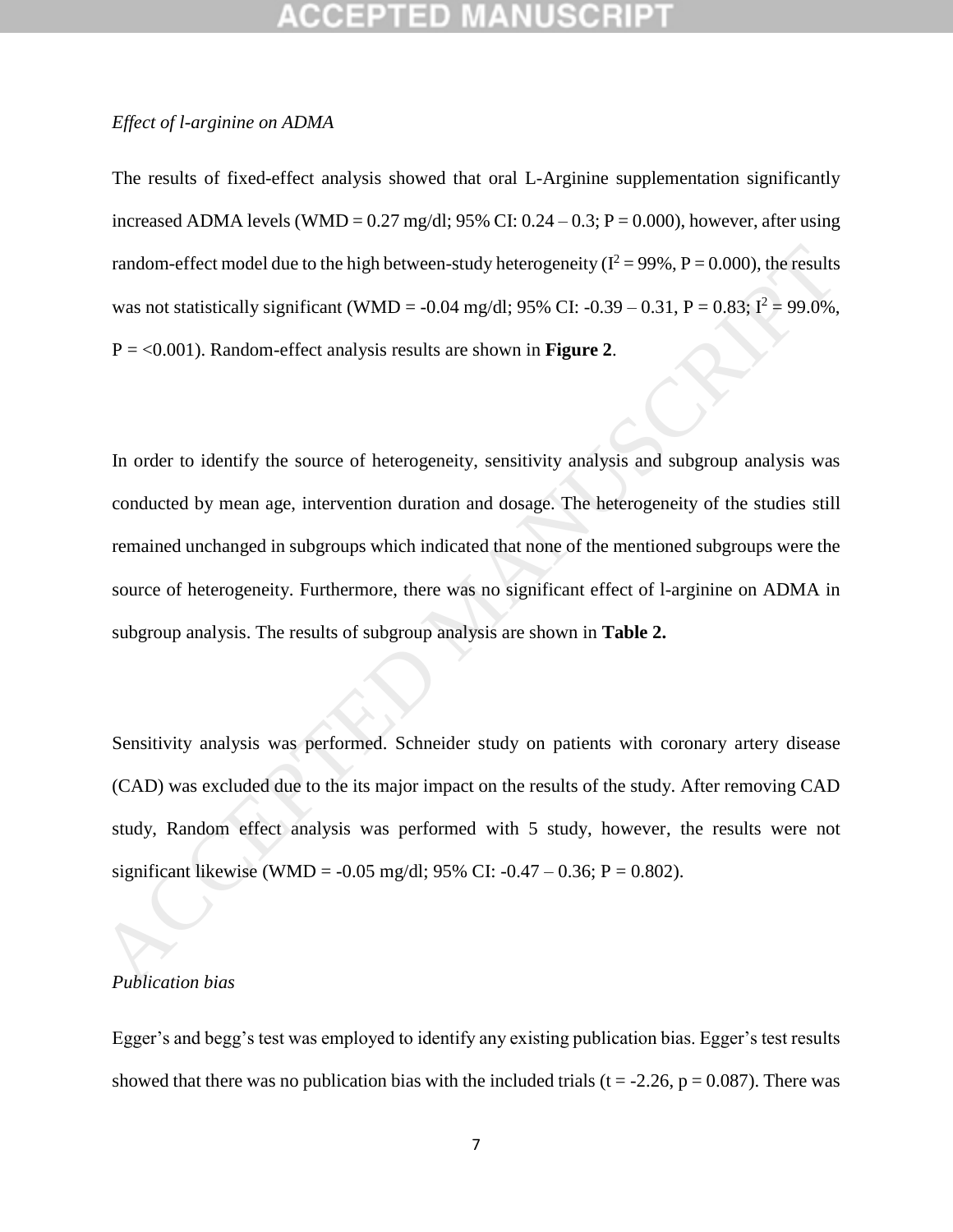no publication bias, as well as, with the begg's test ( $z = -0.94$ ,  $p = 0.348$ ). Funnel plot of included studies, showed symmetric distribution around the mean difference except one study (**Figure 3**).

### **Discussion**

To our knowledge, there is no meta-analysis was conducted to determine the effect of larginine supplementation on ADMA serum levels, so far. The results of present meta-analysis showed that oral l-arginine supplementation had no significant effect on ADMA levels.

ADMA, as an inhibitor of endothelial nitric oxide synthase (eNOS), is a major risk factor for cardiovascular complications [21]. Generally, in healthy individuals ADMA is produced by most body cells and is degraded by an enzyme named dimethelyarginine dimethylaminohydrolase (DDAH) which means there is a balance between ADAM production and decomposition in healthy people [7], however, the activity of DDAH extremely decrease by hyperglycemia, hyperhomocysteinemia, oxidized LDL and pro-inflammatory cytokines [22]. Therefore, ADMA plays an important role in patients suffering from diabetes and cardiovascular disease due to the elevated levels of homocysteine, blood sugar, oxidized LDL and exceeding of oxidative stress and pro-inflammatory cytokines such as tumor necrosis factor-α (TNF-α) and interleukin-6 (IL-6) [23]. Furthermore, it has been shown that ADMA induces production of reactive oxygen species (ROS) in endothelial cells [24]. Besides, ROS increases ADMA generation and expression of protein arginine N-methyltransferase (PRMTs), an enzyme that methylate proteins in arginine segments [25]. All mentioned processes leads to vascular dysfunction and atherosclerosis [26]. **Discussion**<br>To our knowledge, there is no meta-analysis was conducted to determine the effect of l-<br>arginine supplementation on ADMA serum levels, so far. The results of present meta-analysis<br>showed that oral l-arginine

Altun ZS and et al. in an in vivo study showed that supplementation with L-Arginine significantly decreased ADMA levels in preeclamptic rats. it have been shown that oxidative stress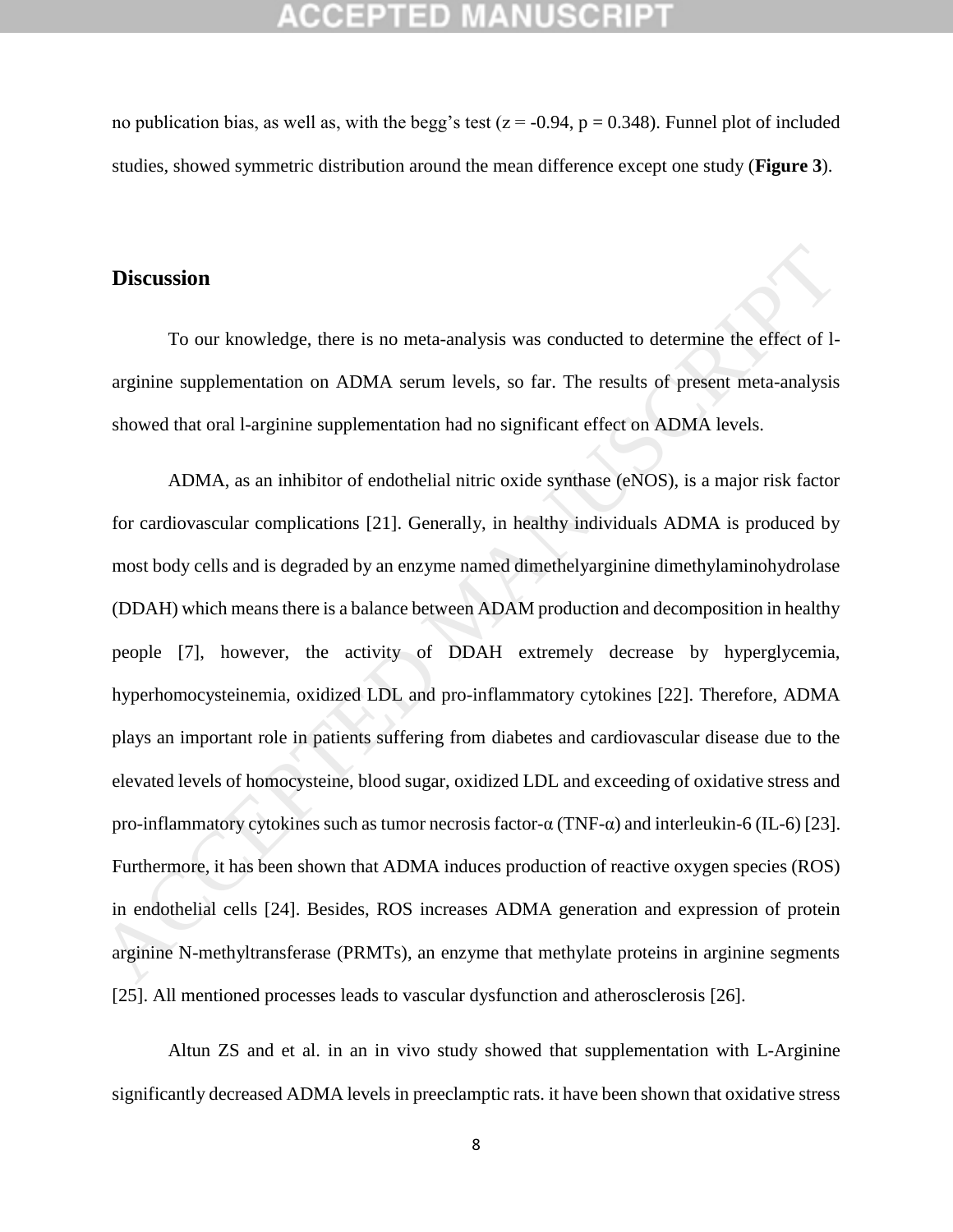is elevated in preeclampsia [27]. It causes in excessive synthesis and decrease in degradation of ADMA. Also, in Kohli R and et al. study, supplementation with L-Arginine in streptozotocininduced diabetic rats for two weeks, significantly increased plasma levels ADMA. Recent studies suggested that elevated levels of pro-inflammatory cytokines in diabetes decreased DDAH activity and expression and increased ADMA levels [28]. Nevertheless, in Lucotti and et al. study, supplementation with 6.4g L-Arginine for 72 weeks significantly decreased ADMA levels in cardiopathic patients [15]. Also, Sydow K and et al. showed that receiving 24g/d L-Arginine for 8 weeks decreased ADMA levels [16], however the amount was not significant. These results indicated that duration of supplementation with l-arginine might have substantial impact on ADMA levels in both human and animal studies.

Except of two included studies which reported ADMA as a primary outcome [14, 16],other studies reported it as a secondary outcome. Some studies despite the assessment of the ADMA, did not even reported the details [12, 29-32]. Although ADMA is neglected as a major risk factor for cardiovascular complications, we pooled the whole available data together to determine the pure effect of l-arginine on ADMA levels. Three of included studies with study population of stable angina, hyperhomocysteinemia and elderly individuals had 4-5-fold higher mean of ADMA than the other three which was due to the effect of homocysteine and age on ADMA levels. In Lucotti and et al. study [15], L-Arginine supplementation significantly decreased ADMA levels in comparison with placebo group. suggested that elevated levels of pro-inflammatory cytokines in diabetes decreased DDAH activity<br>and expression and increased ADMA levels [28]. Nevertheless, in Lucotti and et al. study,<br>supplementation with 6.4g L-Arginin

Included trials were selected for the study by assessing precisely and setting principal inclusion and exclusion criteria. All trials were randomized blinded placebo controlled trials. Trials that used L-Arginine supplementation by infusion [33-35] and along with other interventions [36] were not included in the study. Nevertheless, there were several limitations. There was high between-study heterogeneity. One of the main contributors to the observed heterogeneity was inclusion of studies with various background diseases. Moreover, the reliability of present study is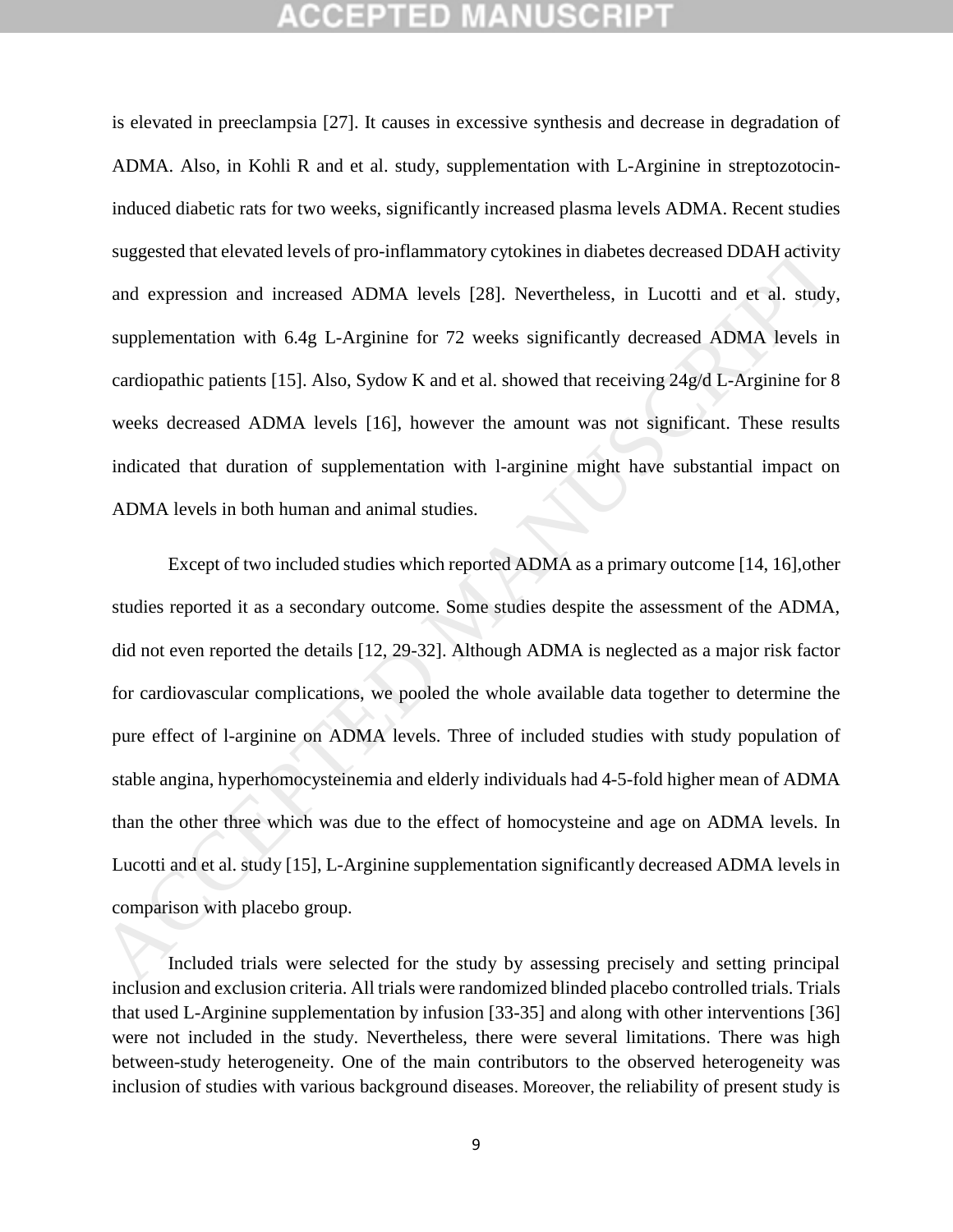dependent on included trials validity. Among the all included trials, only one trial reported withdrawals, randomization and blinding procedure as well [16]. Above all, several studies reported the results defectively. For example, one trial which contains 4 different groups of participants with different administered l-arginine dosages, reported the mean levels of ADMA in form of diagram without SD [12]. In case of availability of the mentioned data, a meta-regression analysis could have been conducted.

The results of present meta-analysis of blinded randomized clinical trials showed that larginine supplementation has no effect on ADMA levels, however, a new meta-analysis should be carried out preferably with large and long-term randomized clinical trials. anaysis could nave been conducted.<br>
The results of present meta-analysis of blinded randomized clinical trials showed that I-arginine supplementation has no effect on ADMA levels, however, a new meta-analysis should be car

#### **Conflict of interests**

The authors declare that they have no conflict of interests.

### **Author agreement**

MZ: Conceptualization, Formal Analysis, Investigation, Writing – Original Draft, Supervision

ME: Conceptualization, Visualization

HKV: Data Curation, Visualization, Methodology

SMM: Data Curation, Visualization

HA: Data Curation, Visualization

OA: Data Curation, Visualization

BO: Data Curation, Visualization, Writing – Review & Editing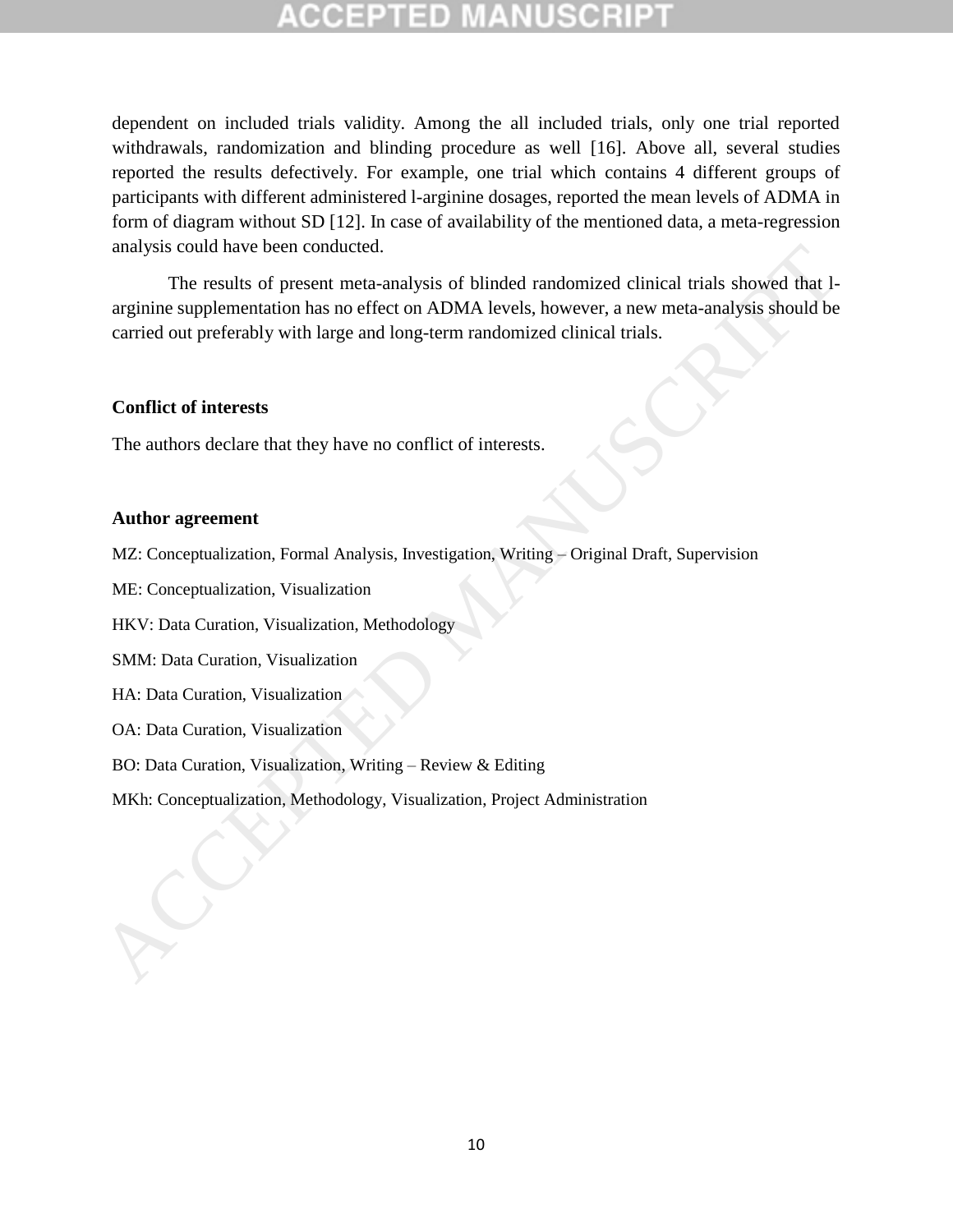# CGEPTED M

## **References**

[1] M. Nichols, N. Townsend, P. Scarborough, M. Rayner, Cardiovascular disease in Europe 2014: epidemiological update, European heart journal, 35 (2014) 2950-2959.

[2] P.M. Kearney, M. Whelton, K. Reynolds, P.K. Whelton, J. He, Worldwide prevalence of hypertension: a systematic review, Journal of hypertension, 22 (2004) 11-19.

[3] S. Oparil, M.A. Zaman, D.A. Calhoun, Pathogenesis of hypertension, Annals of internal medicine, 139 (2003) 761-776.

[4] J.P. Forman, M.J. Stampfer, G.C. Curhan, Diet and lifestyle risk factors associated with incident hypertension in women, Jama, 302 (2009) 401-411.

[5] J.M. Geleijnse, F.J. Kok, D.E. Grobbee, Impact of dietary and lifestyle factors on the prevalence of hypertension in Western populations, The European Journal of Public Health, 14 (2004) 235-239.

[6] D.H. Endemann, E.L. Schiffrin, Endothelial dysfunction, Journal of the American Society of Nephrology, 15 (2004) 1983-1992.

[7] C.T. Tran, J.M. Leiper, P. Vallance, The ddah/adma/nos pathway, Atherosclerosis Supplements, 4 (2003) 33-40.

[8] K. Sydow, T. Münzel, ADMA and oxidative stress, Atherosclerosis Supplements, 4 (2003) 41-51.

[9] S. Moncada, A. Higgs, The L-arginine-nitric oxide pathway, New England Journal of Medicine, 329 (1993) 2002-2012.

[10] C. Borghi, A.F. Cicero, Nutraceuticals with a clinically detectable blood pressure-lowering effect: a review of available randomized clinical trials and their meta-analyses, Br J Clin Pharmacol, 83 (2017) 163- 171.

[11] R.H. Böger, Asymmetric dimethylarginine, an endogenous inhibitor of nitric oxide synthase, explains the "L-arginine paradox" and acts as a novel cardiovascular risk factor, The Journal of nutrition, 134 (2004) 2842S-2847S.

[12] A. Jabecka, J. Ast, P. Bogdaski, M. Drozdowski, K. Pawlak-Lemaska, A. Cielewicz, D. Pupek-Musialik, Oral L-arginine supplementation in patients with mild arterial hypertension and its effect on plasma level of asymmetric dimethylarginine, L-citruline, L-arginine and antioxidant status, Eur Rev Med Pharmacol Sci, 16 (2012) 1665-1674.

[13] J.Y. Schneider, S. Rothmann, F. Schröder, J. Langen, T. Lücke, F. Mariotti, J.F. Huneau, J.C. Frölich, D. Tsikas, Effects of chronic oral L-arginine administration on the L-arginine/NO pathway in patients with peripheral arterial occlusive disease or coronary artery disease: L-Arginine prevents renal loss of nitrite, the major NO reservoir, Amino acids, 47 (2015) 1961-1974.

[14] H.A. Walker, E. McGing, I. Fisher, R.H. Böger, S.M. Bode-Böger, G. Jackson, J.M. Ritter, P.J. Chowienczyk, Endothelium-dependent vasodilation is independent of the plasma L-arginine/ADMA ratio in men with stable angina: lack of effect of oral L-arginine on endothelial function, oxidative stress and exercise performance, Journal of the American College of Cardiology, 38 (2001) 499-505. sytematic review, Journal of Nypertension, 22 (2004) 11-19.<br>
43.5. Operil, MA. Zaman, D.A. Calboun, Pathogenesis of hypertension, Annals of internal medicine, 139<br>
42003) 761-776.<br>
42003 761-776.<br>
42003 761-776.<br>
4201-110.

[15] P. Lucotti, L. Monti, E. Setola, G. La Canna, A. Castiglioni, A. Rossodivita, M.G. Pala, F. Formica, G. Paolini, A.L. Catapano, Oral L-arginine supplementation improves endothelial function and ameliorates insulin sensitivity and inflammation in cardiopathic nondiabetic patients after an aortocoronary bypass, Metabolism, 58 (2009) 1270-1276.

[16] K. Sydow, E. Schwedhelm, N. Arakawa, S.M. Bode-Böger, D. Tsikas, B. Hornig, J.C. Frölich, R.H. Böger, ADMA and oxidative stress are responsible for endothelial dysfunction in hyperhomocyst (e) inemia: effects of L-arginine and B vitamins, Cardiovascular research, 57 (2003) 244-252.

[17] S.M. Bode-Böger, J. Muke, A. Surdacki, G. Brabant, R.H. Böger, J.C. Frölich, Oral L-arginine improves endothelial function in healthy individuals older than 70 years, Vascular Medicine, 8 (2003) 77-81.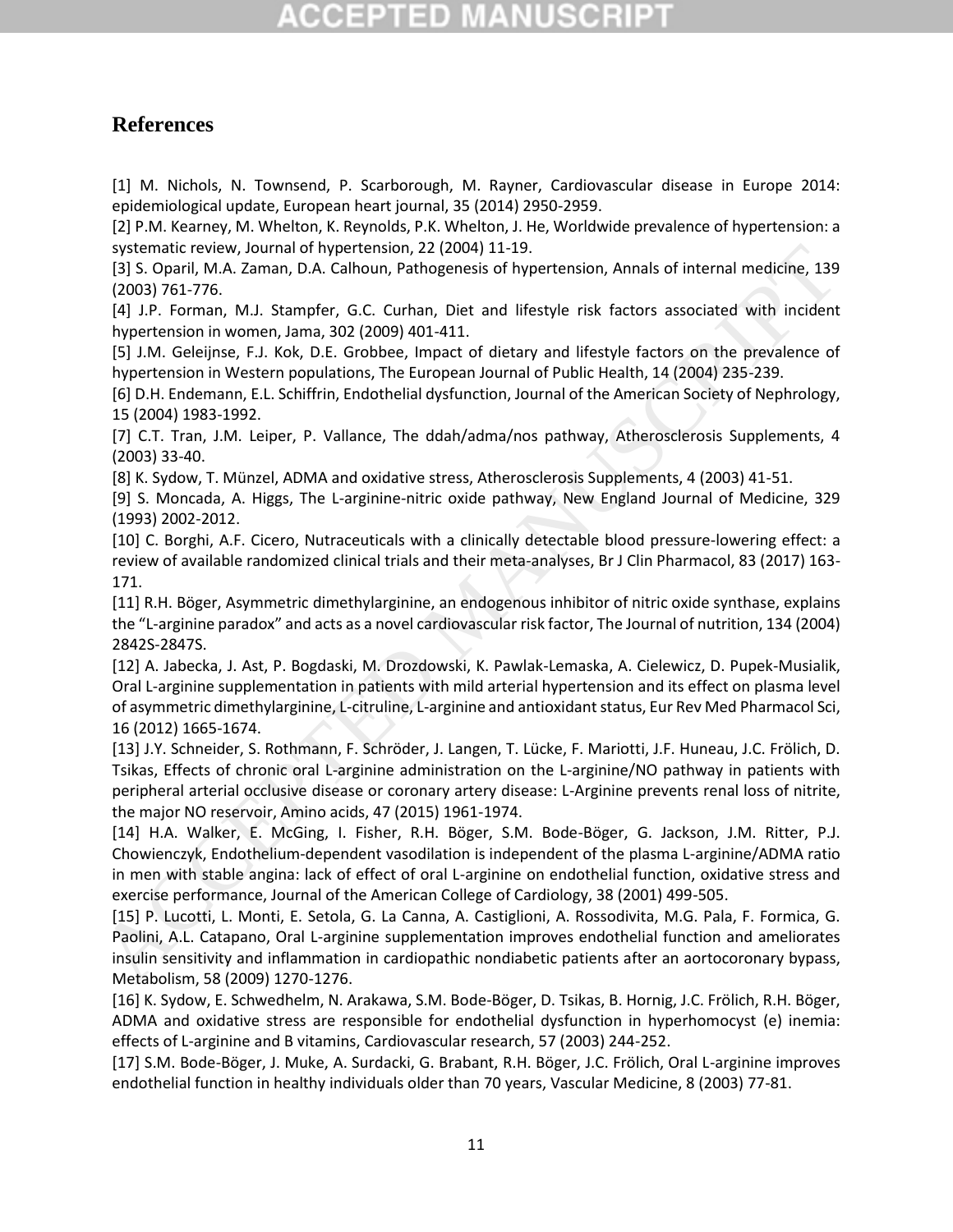# CCEPTED MAN

[18] A.R. Jadad, R.A. Moore, D. Carroll, C. Jenkinson, D.J.M. Reynolds, D.J. Gavaghan, H.J. McQuay, Assessing the quality of reports of randomized clinical trials: is blinding necessary?, Controlled clinical trials, 17 (1996) 1-12.

[19] J. Higgins, S.G. Thompson, Quantifying heterogeneity in a meta-analysis, Statistics in medicine, 21 (2002) 1539-1558.

[20] M. Egger, G.D. Smith, M. Schneider, C. Minder, Bias in meta-analysis detected by a simple, graphical test, Bmj, 315 (1997) 629-634.

[21] S.R. Lentz, R.N. Rodionov, S. Dayal, Hyperhomocysteinemia, endothelial dysfunction, and cardiovascular risk: the potential role of ADMA, Atherosclerosis supplements, 4 (2003) 61-65.

[22] C.L. Smith, G.M. Birdsey, S. Anthony, F.I. Arrigoni, J.M. Leiper, P. Vallance, Dimethylarginine dimethylaminohydrolase activity modulates ADMA levels, VEGF expression, and cell phenotype, Biochemical and biophysical research communications, 308 (2003) 984-989.

[23] M. Anderssohn, E. Schwedhelm, N. Lüneburg, R.S. Vasan, R.H. Böger, Asymmetric dimethylarginine as a mediator of vascular dysfunction and a marker of cardiovascular disease and mortality: an intriguing interaction with diabetes mellitus, Diabetes and Vascular Disease Research, 7 (2010) 105-118.

[24] A.A. Mangoni, The emerging role of symmetric dimethylarginine in vascular disease, Advances in clinical chemistry, 48 (2009) 73-94.

[25] C. Antoniades, M. Demosthenous, D. Tousoulis, A.S. Antonopoulos, C. Vlachopoulos, M. Toutouza, K. Marinou, C. Bakogiannis, K. Mavragani, G. Lazaros, Role of asymmetrical dimethylarginine in inflammation-induced endothelial dysfunction in human atherosclerosis, Hypertension, 58 (2011) 93-98. [26] R.H. Böger, S.M. Bode-Böger, A. Szuba, P.S. Tsao, J.R. Chan, O. Tangphao, T.F. Blaschke, J.P. Cooke, Asymmetric dimethylarginine (ADMA): a novel risk factor for endothelial dysfunction, Circulation, 98 (1998) 1842-1847. test, Bmi, 315 (1997) 623-633.<br>[21] S.R. Lentz, R.N. Bodonov, S. Dayal, Hyperhomocysteinemia, endothelial dysfunction, and<br>calcular risk: the potential role of ADMA, Atherocalconis supplements, 4 (2003) E4-55.<br>[22] C.L. Sm

[27] Z.S. Altun, S. Uysal, G. Guner, O. Yilmaz, C. Posaci, Effects of oral L-arginine supplementation on blood pressure and asymmetric dimethylarginine in stress-induced preeclamptic rats, Cell Biochem Funct, 26 (2008) 648-653.

[28] K.Y. Lin, A. Ito, T. Asagami, P.S. Tsao, S. Adimoolam, M. Kimoto, H. Tsuji, G.M. Reaven, J.P. Cooke, Impaired nitric oxide synthase pathway in diabetes mellitus, Circulation, 106 (2002) 987-992.

[29] G.I. Böger, T.K. Rudolph, R. Maas, E. Schwedhelm, E. Dumbadze, A. Bierend, R.A. Benndorf, R.H. Böger, Asymmetric dimethylarginine determines the improvement of endothelium-dependent vasodilation by simvastatin: effect of combination with oral L-arginine, Journal of the American College of Cardiology, 49 (2007) 2274-2282.

[30] A. Deveaux, H. Fouillet, K.J. Petzke, D. Hermier, E. André, P. Bunouf, F. Lantoine-Adam, R. Benamouzig, V. Mathé, J.-F. Huneau, A Slow-Compared with a Fast-Release Form of Oral Arginine Increases Its Utilization for Nitric Oxide Synthesis in Overweight Adults with Cardiometabolic Risk Factors in a Randomized Controlled Study, The Journal of nutrition, 146 (2016) 1322-1329.

[31] L.D. Monti, E. Galluccio, B. Fontana, S. Spadoni, M. Comola, M.M.M. Trischitta, R. Chiesa, G. Comi, E. Bosi, P. Piatti, Pharmacogenetic influence of eNOS gene variant on endothelial and glucose metabolism responses to L-arginine supplementation: Post hoc analysis of the L-arginine trial, Metabolism, 64 (2015) 1582-1591.

[32] K. Rytlewski, R. Olszanecki, R. Korbut, Z. Zdebski, Effects of prolonged oral supplementation with L‐ arginine on blood pressure and nitric oxide synthesis in preeclampsia, European journal of clinical investigation, 35 (2005) 32-37.

[33] J.M. Cross, A.E. Donald, R. Kharbanda, J.E. Deanfield, R.G. Woolfson, R.J. MacAllister, Acute administration of L-arginine does not improve arterial endothelial function in chronic renal failure, Kidney international, 60 (2001) 2318-2323.

[34] T.S. Alvares, C.A. Conte-Junior, J.T. Silva, V.M.F. Paschoalin, Acute L-Arginine supplementation does not increase nitric oxide production in healthy subjects, Nutrition & metabolism, 9 (2012) 54.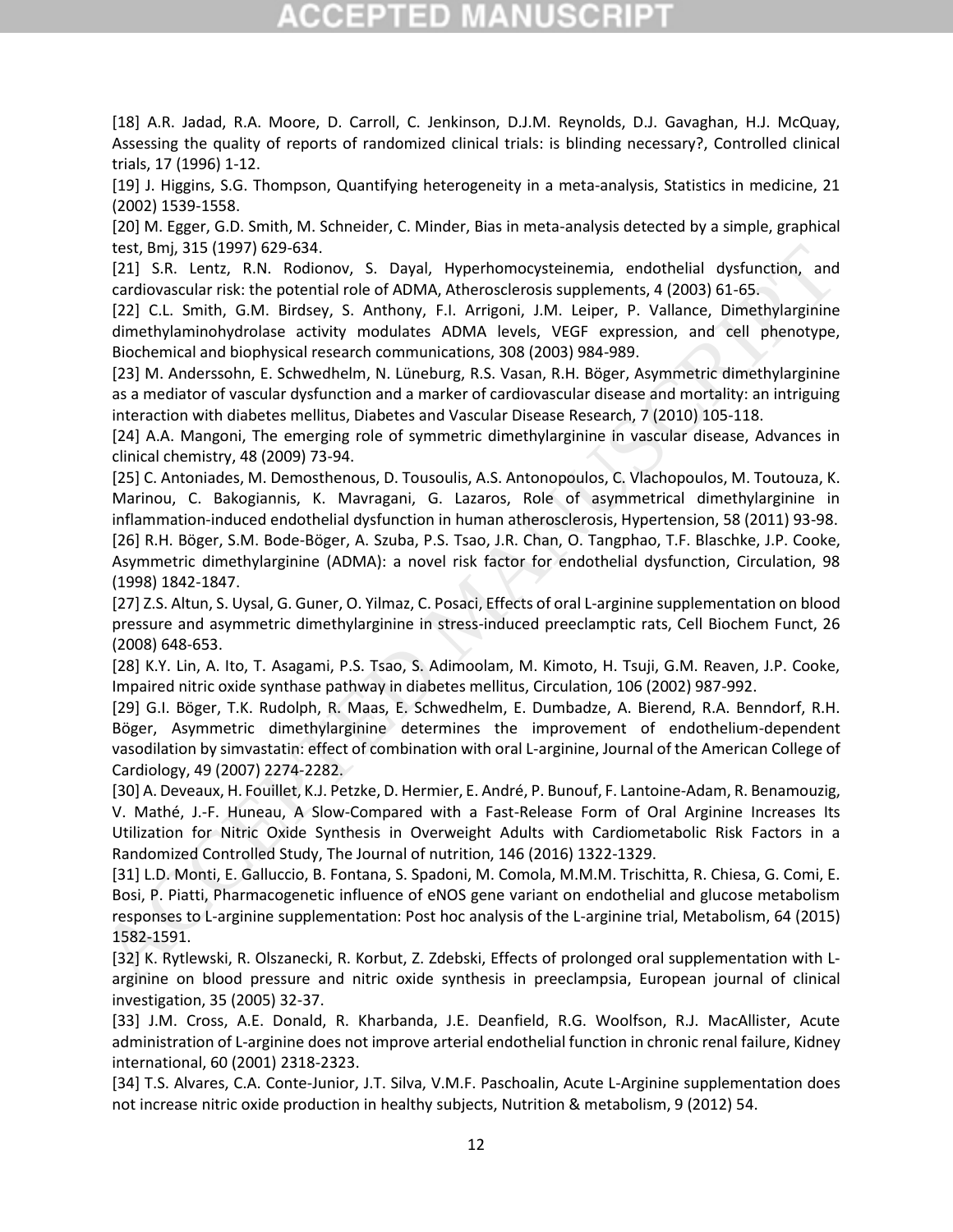[35] R.H. Böger, S.M. Bode-Böger, W. Thiele, A. Creutzig, K. Alexander, J.C. Frölich, Restoring vascular nitric oxide formation by L-arginine improves the symptoms of intermittent claudication in patients with peripheral arterial occlusive disease, Journal of the American College of Cardiology, 32 (1998) 1336-1344. [36] D.S. Willoughby, T. Boucher, J. Reid, G. Skelton, M. Clark, Effects of 7 days of arginine-alphaketoglutarate supplementation on blood flow, plasma L-arginine, nitric oxide metabolites, and asymmetric dimethyl arginine after resistance exercise, International journal of sport nutrition and exercise metabolism, 21 (2011) 291-299.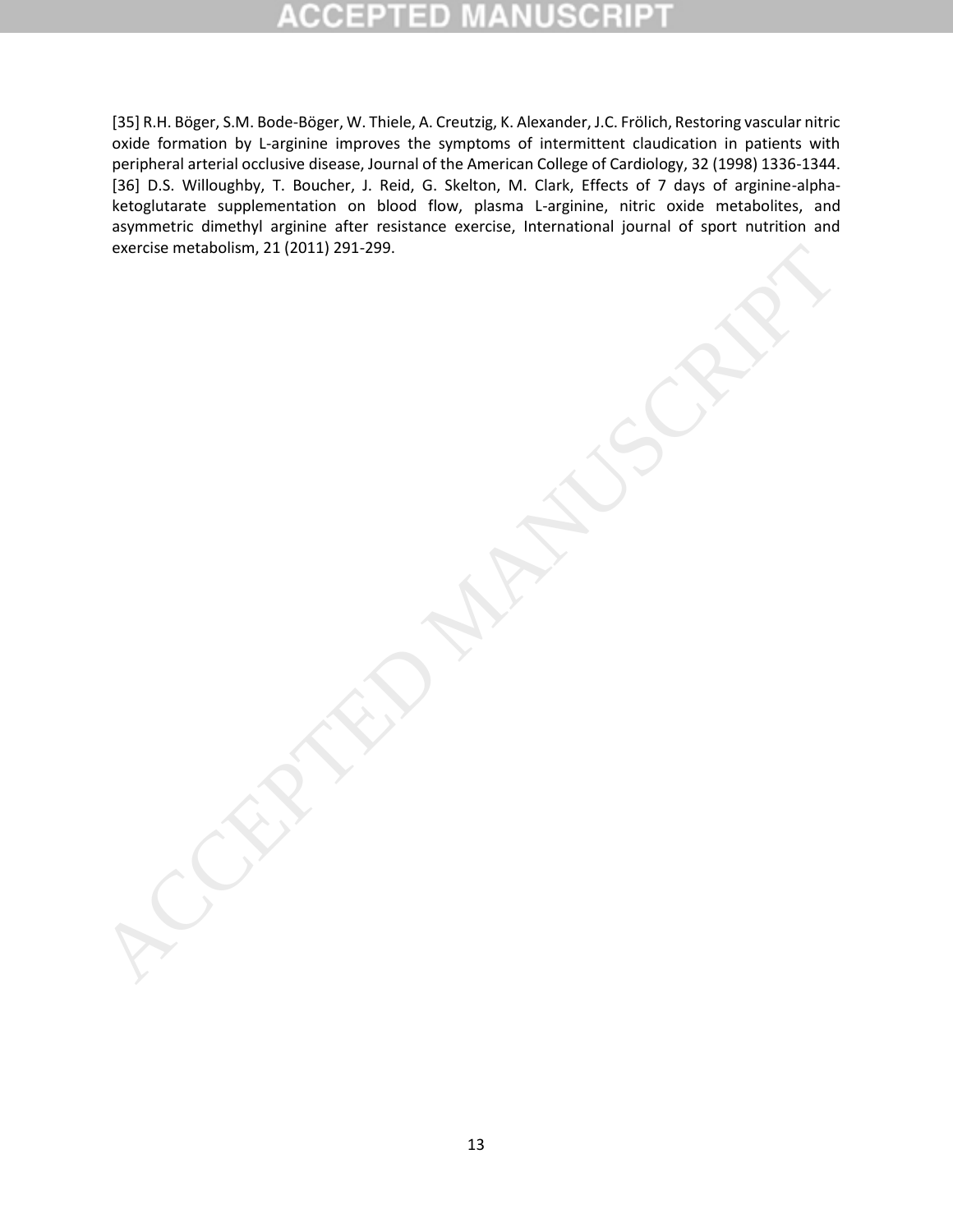#### IUSCRII CCEPTI ED



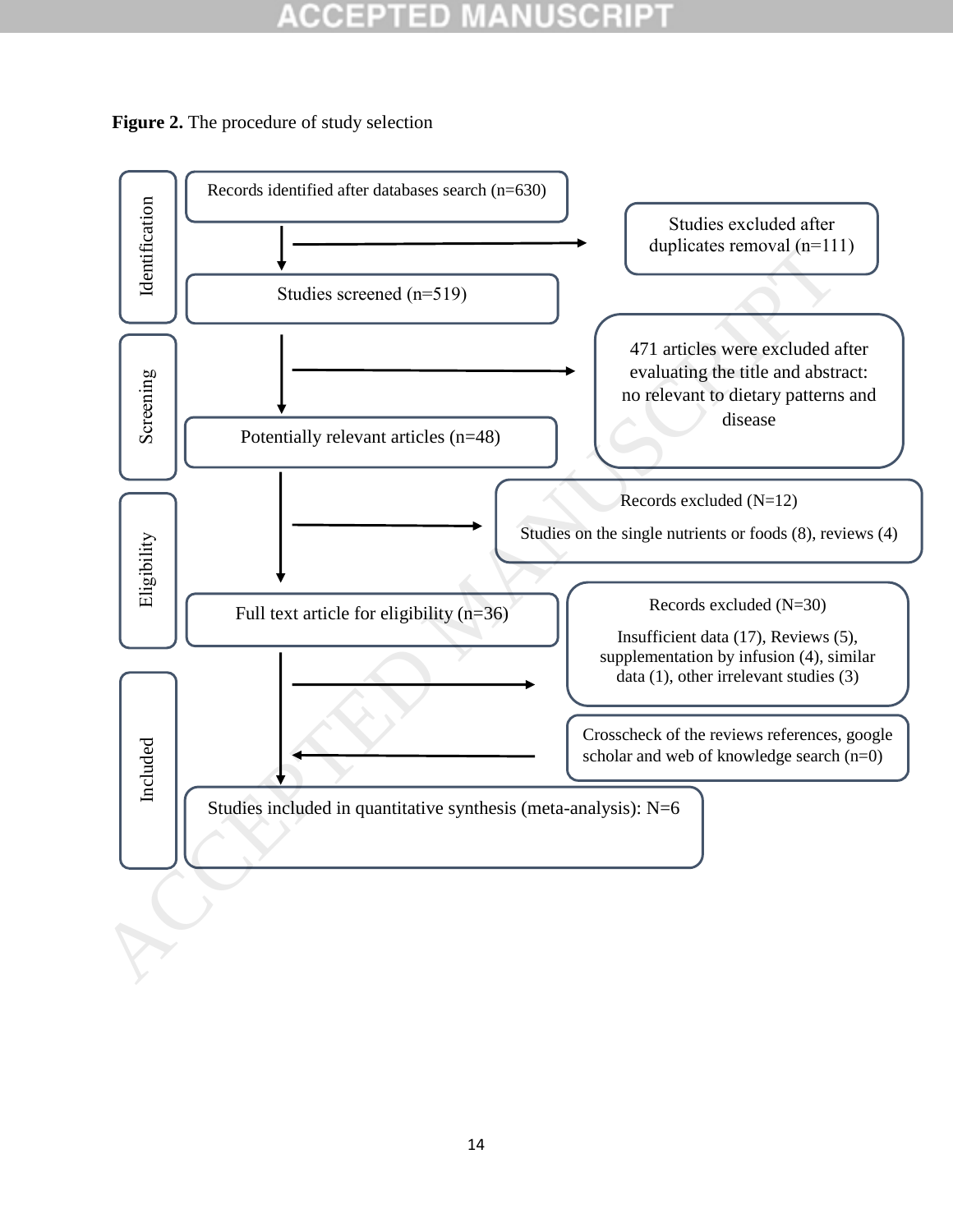# 0

Figure 2. The random - effect model analysis



### Figure 2. The random-effect model analysis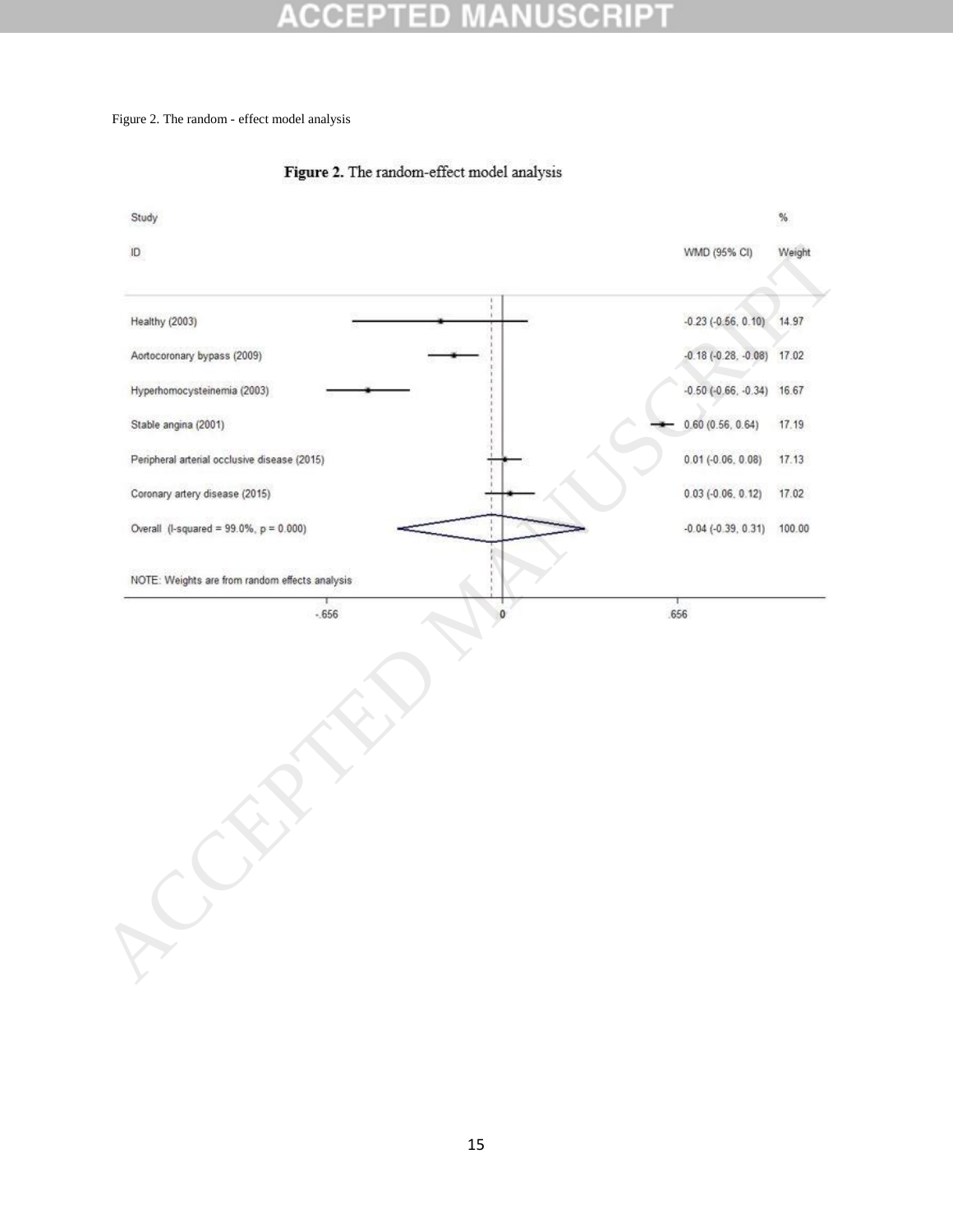#### **ACCEPTED NUSCRIP1** M Ŧ

#### Figure 3 and 3 and 3 and 3 and 3 and 3 and 3 and 3 and 3 and 3 and 3 and 3 and 3 and 3 and 3 and 3 and 3 and 3 and 3 and 3 and 3 and 3 and 3 and 3 and 3 and 3 and 3 and 3 and 3 and 3 and 3 and 3 and 3 and 3 and 3 and 3 and

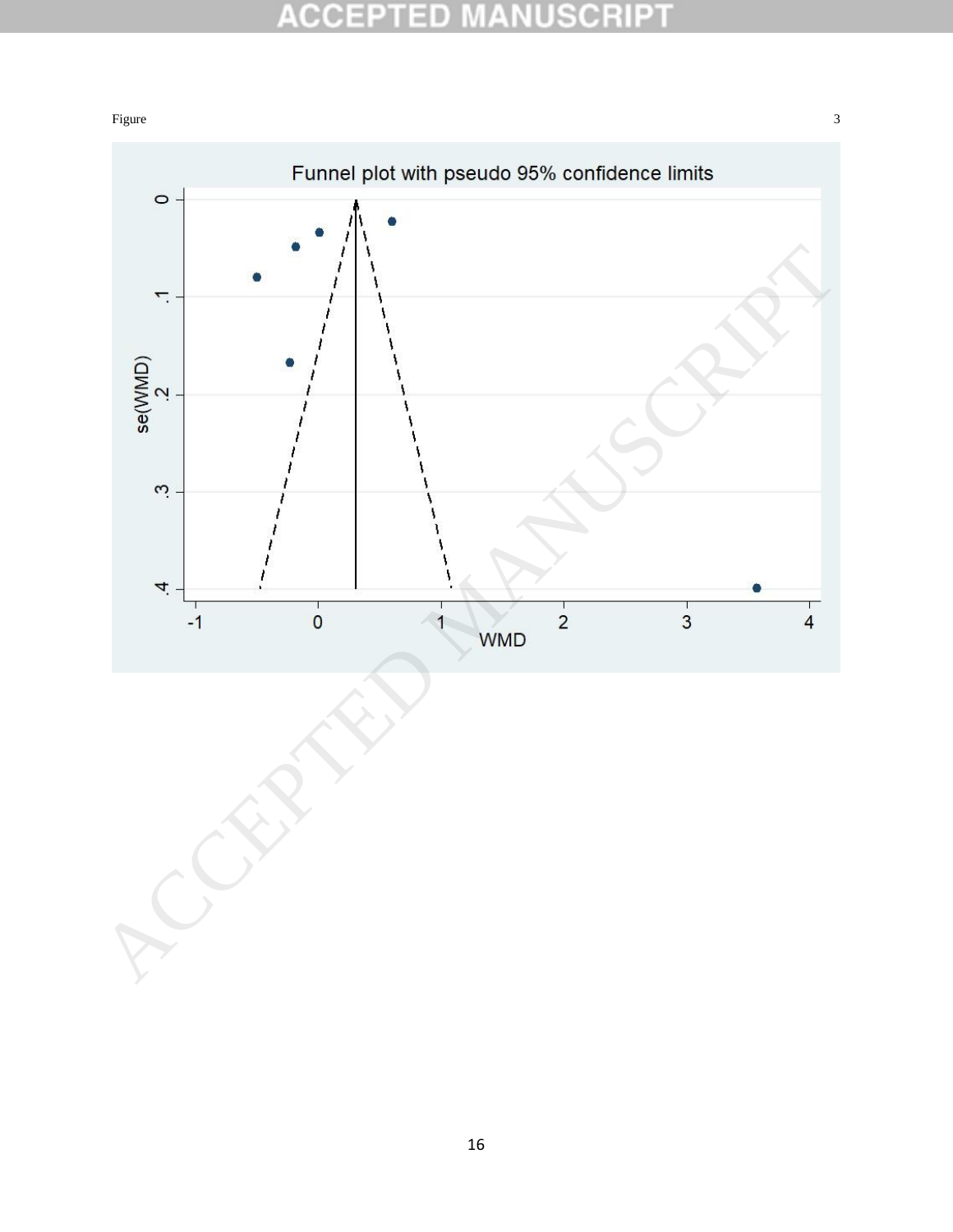#### ED **CRIPT** ä, CC E S L

| Study      | Country                           | year     | Study<br>population     | Duration<br>(week) | Administration | L-arginine<br>dosage<br>(g/day) | Sample<br>size | Mean<br>age | Design     | Jadad<br>score |
|------------|-----------------------------------|----------|-------------------------|--------------------|----------------|---------------------------------|----------------|-------------|------------|----------------|
| Bode-Boger | Germany                           | 2003     | Healthy                 | $\overline{2}$     | Oral           | 8                               | 24             | 73          | Parallel   | $\overline{3}$ |
| Lucotti    | Italy                             | 2009     | Aortocoronary<br>bypass | $26\,$             | Oral           | 6.4                             | $32\,$         | 65          | Parallel   | $\overline{4}$ |
| Schneider  | Germany                           | $2015\,$ | <b>PAOD</b>             | $12\,$             | Oral           | 9.96                            | $40\,$         | 67          | Parallel 4 |                |
| Schneider  | Germany                           | $2015\,$ | CAD                     | $24\,$             | Oral           | 9.96                            | $60\,$         | 62          | Parallel   | $\overline{4}$ |
| Sydow      | Germany                           | 2003     | <b>HHCys</b>            | $\,8\,$            | Oral           | $24\,$                          | 18             | 64          | Parallel 5 |                |
| Walker     | $\ensuremath{\mathsf{UK}}\xspace$ | $2001\,$ | Stable Angina           | $\sqrt{2}$         | Oral           | $15\,$                          | 40             | 60          | Parallel   | $\overline{3}$ |
|            |                                   |          |                         |                    |                |                                 |                |             |            |                |

### **Table 1.** General Characteristics of included studies